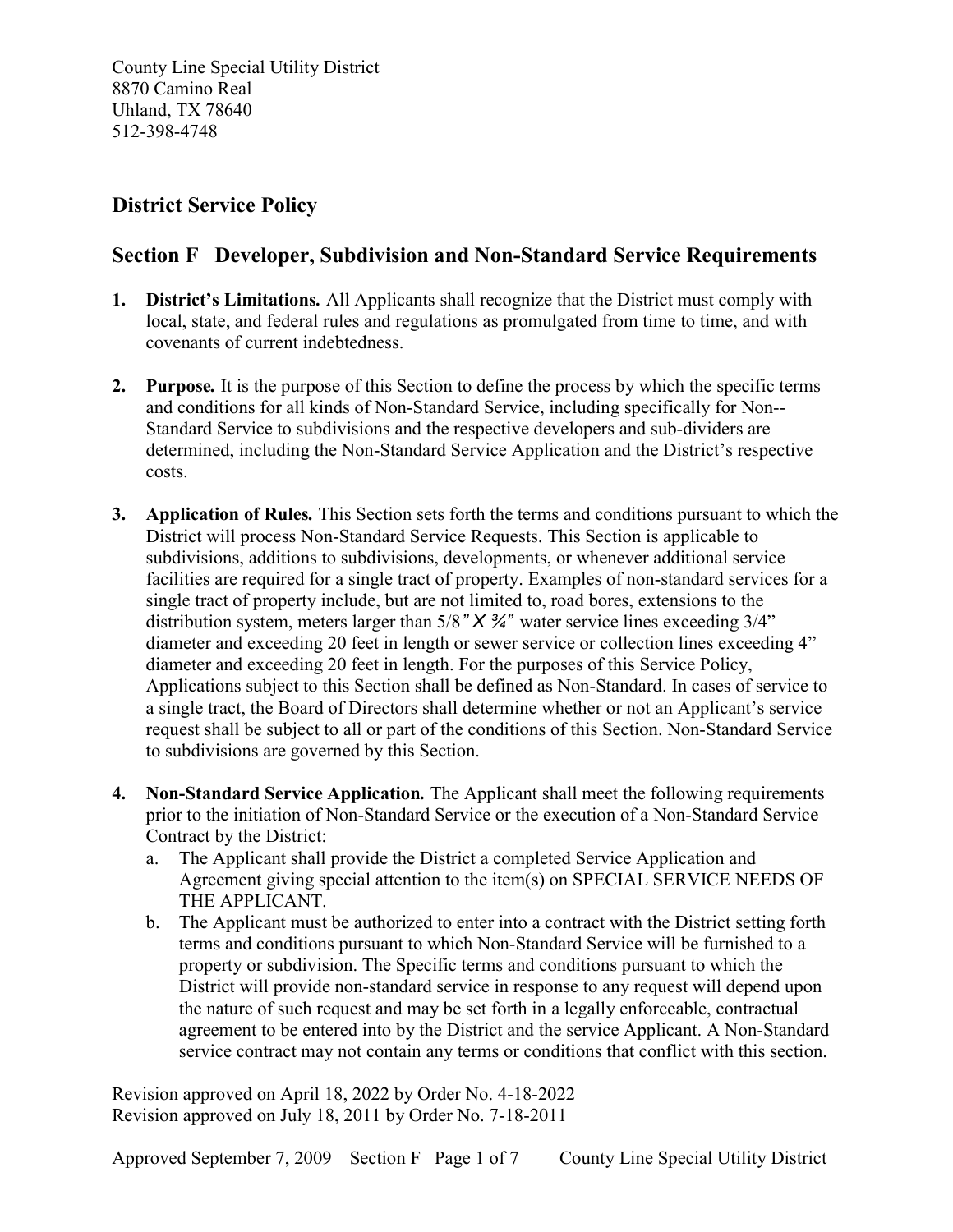- c. A plat acceptable to the District must accompany the Application showing the Applicant's requested service area. The plat must be approved by all governmental authorities exercising jurisdiction over lot sizes, sewage control, drainage, right-of-way, and other service facilities. Plans, specifications, and special requirements of such governmental authorities shall be submitted with the plat. Applicants for single taps involving extension or upsizing of facilities shall be required to submit maps or plans detailing the location of the requested extension and details of demand requirements.
- d. A Non-Standard Service Investigation Fee shall be paid to the District in accordance with the requirements of Section G2 for purposes of paying initial administrative, legal, and engineering fees. The District shall refund any balance that remains after it has completed its service investigation, and has completed all legal and engineering services associated with processing a request. In the event such a fee is not sufficient to pay all reasonable expenses incurred by the District, the Applicant shall pay to the District all remaining expenses that have been, or will be incurred by the District and District shall have no obligation to complete processing of the request until all remaining expenses have been paid.
- e. If after the service investigation has been completed, the District determines that the Applicant's service request is for property located, in whole or in part, outside the area described in the District's defined service area, service may be extended provided that:
	- i. The service location is not in an area receiving similar service from another retail public utility;
	- ii. The service location is not within another retail public utility's Certificate of Convenience and Necessity; and
	- iii. The District's defined service area shall be amended to include the entirety of Applicant's property for which service is requested. Applicant shall pay all reasonable costs incurred by District for annexation or for amending its CCN, including but not limited to engineering and professional fees. The District may extend service prior to completing the amendment to its CCN, but will do so only upon Applicant's legally enforceable agreement to fully support such amendment (including but not limited to payment of all professional fees, including legal, surveying and engineering fees incurred by District in securing the amendment). If the District determines to annex the property, the Applicant shall secure written requests for annexation from all ownership interests in the property to be annexed, and shall pay all costs, including engineering and professional fees for the annexation.
- 5. Design. Upon receipt of a complete Non-Standard Service Application and Investigation Fee, the District shall study the design requirements of the Applicant's required facilities prior to initiation of a Non-Standard Service Contract by adopting the following schedule:
	- a. The District's Consulting Engineer shall design, or review and approve plans for, all onsite and off-site service facilities for the Applicant's requested level and manner of service within the District's specifications, incorporating any applicable municipal or other governmental codes and specifications.
	- b. The Consulting Engineer's fees shall be paid out of the Non-Standard Service Investigation Fee under Section 4.
	- c. The Consulting Engineer shall submit to the District a set of detailed plans, specifications, and cost estimates for the project.

Revision approved on April 18, 2022 by Order No. 4-18-2022 Revision approved on July 18, 2011 by Order No. 7-18-2011

Approved September 7, 2009 Section F Page 2 of 7 County Line Special Utility District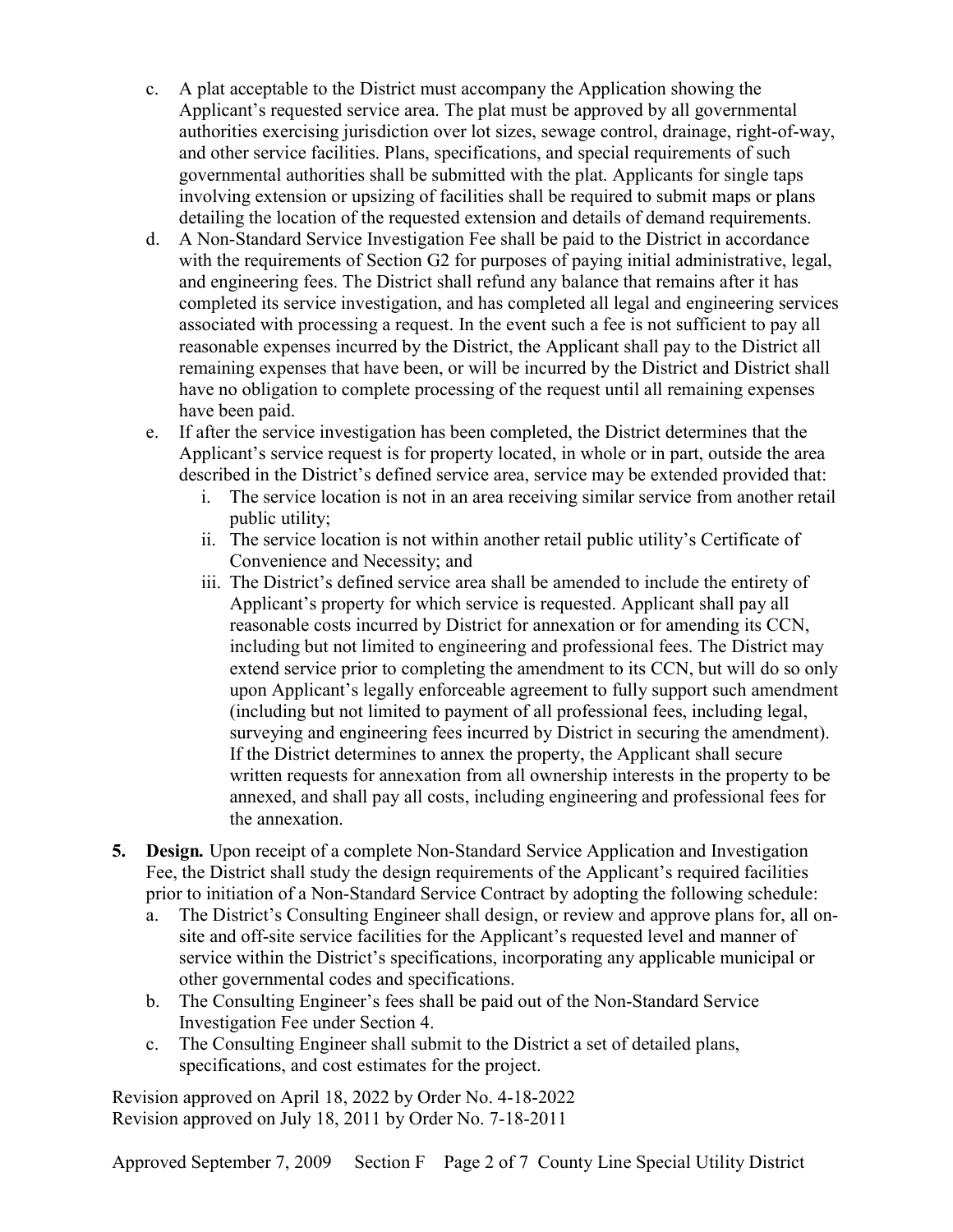- d. The District's Engineer shall ensure all facilities for any Applicant are of proper size and type to meet the level and manner of service specified in the Non-Standard Service Application. The District reserves the right to upgrade design of service facilities to meet future demands provided however, that the District shall pay the expense of such upgrading in excess of what is reasonably and directly allocable to the Applicant's facility requirements.
- e. The Water System Extension must be sized to provide continuous and adequate water service and fire flow to the property based on plans for the development of the Property. A minimum 6" line and fire hydrants within 500' of planned lots provided to SUD by the Developer.
- 6. Non-Standard Service Contract. Applicants requiring Non-Standard Service may be required to execute a Non-Standard Service Contract, drawn up by the District's Attorney, in addition to submitting the District's Service Application and Agreement. Service to any subdivision shall require a Non-Standard Service Contract. Said Contract shall define the terms, including the level and manner of service and the date for commencing service, prior to construction of any facilities. The Non-Standard Service Contract may include, but is not limited to:
	- a. Specifying the costs for contract administration, the design, construction, and inspection of facilities, securing additional water supply/contracting for additional sewer treatment capacity, and terms by which these costs are to be paid.
	- b. Procedures by which the Applicant shall accept or deny a contractor's bid, thereby committing to continue or discontinue the project.
	- c. Terms by which service capacity adequate to the level and manner of service requested shall be reserved for the Applicant following construction of facilities and duration of reserved service taking into consideration the impact the Applicant's service demand will have upon the District's overall system capability to meet other service requests, as well as assessment of any service availability charges following construction of facilities (if applicable).
	- d. Terms by which the District shall administer the Applicant's project with respect to:
		- i. Design of the on-site and off-site facilities;
		- ii. Securing and qualifying bids;
		- iii. Requirements for executing the Non-Standard Service Agreement;
		- iv. Selection of a qualified bidder for construction;
		- v. Dispensing funds advanced prior to initiation of construction;
		- vi. Inspecting facilities following construction; and
		- vii. Testing facilities and closing the project.
	- e. Terms by which the Applicant shall indemnify the District from all third party claims or lawsuits in connection with the project.
	- f. Terms by which the Applicant shall convey facilities to the District and by which the District shall assume operation and maintenance responsibility, including any enforcement of warranties in connection with construction of the Applicant's project.
	- g. Terms by which the Applicant shall grant title or easements for use of property during construction and for ongoing service thereafter.
	- h. Terms by which the Board of Directors shall review and approve the Non-Standard Service Contract pursuant to current rules, regulations, and bylaws.
	- i. Agreement to enforceable remedies in the event Applicant fails to comply with all contract obligations, including specific performance.

Revision approved on April 18, 2022 by Order No. 4-18-2022

Revision approved on July 18, 2011 by Order No. 7-18-2011

Approved September 7, 2009 Section F Page 3 of 7 County Line Special Utility District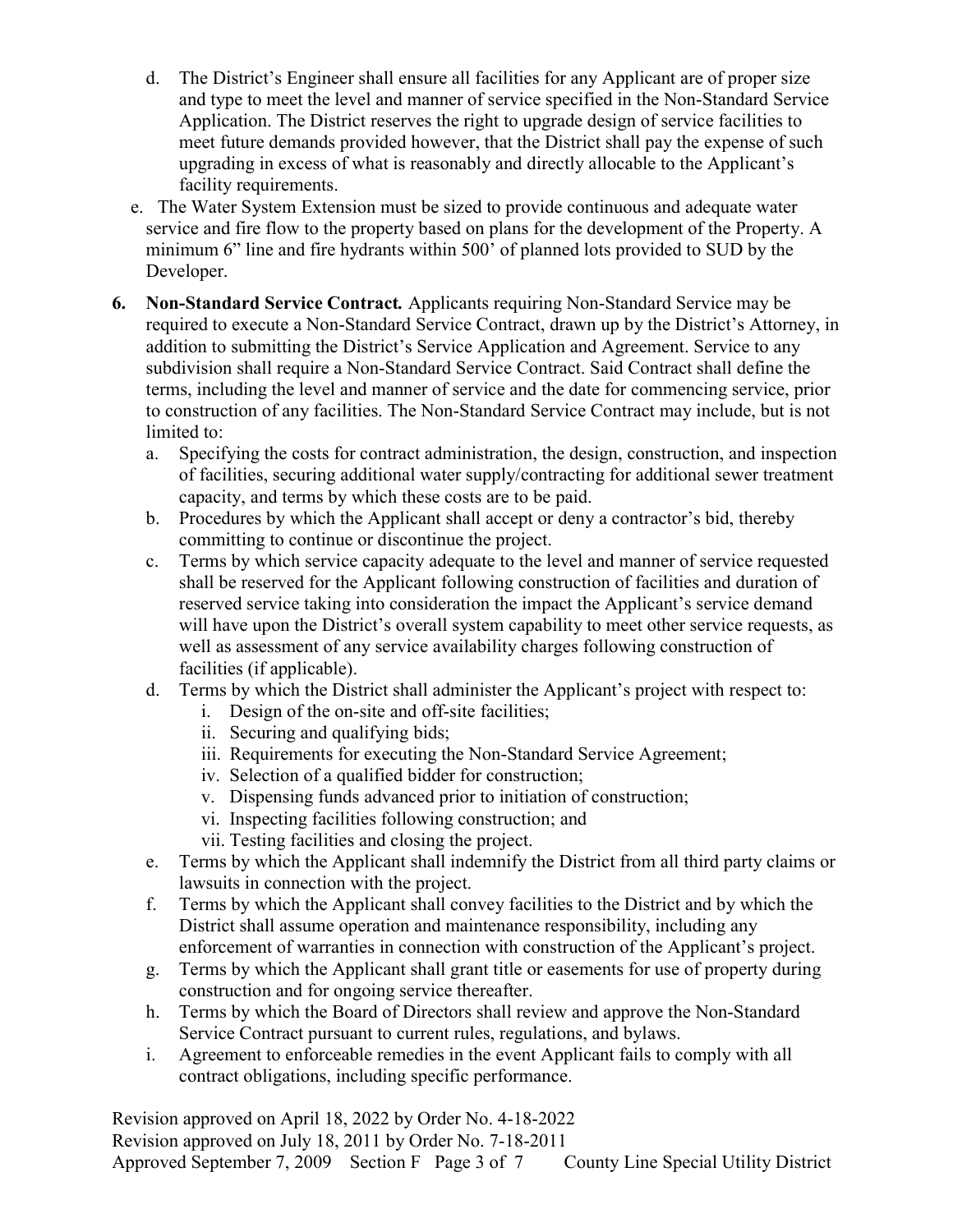In the event that the Applicant undertakes any construction of any such facilities prior to execution of a Non-Standard Contract with the District, the District may refuse to provide service to the Applicant or to any portion of the Applicant's property (or require payment of all costs for replacing/repairing any facilities constructed without prior execution of a Contract from any person requesting service within the Applicant's service area, such as a person buying a lot or home within the subdivision), require that all facilities be uncovered by the Applicant for inspection by the District, require that any facilities not approved by the District be replaced, or take any other lawful action determined appropriate by the Board of Directors of the District.

- 7. Property and Right-of-Way Acquisition. With regard to construction and subsequent maintenance and operation of facilities, the District shall require exclusive easements or title to property as appropriate.
	- a. If the District determines that easements or facility sites outside the Applicant's property are required, the Applicant shall secure such easements or title to facility sites exclusively for the District. All easements and property titles shall be researched, validated, and filed by the District at the expense of the Applicant (See Sample Application Packet RUS Form 442-8 or 442-9).
	- b. In the event the Applicant is unable to secure any easements or title to any sites required by the District, and the District determines to acquire such easements or title by eminent domain, all reasonable costs incurred by the District shall be paid by the Applicant, including legal fees, appraisal fees, court costs, and the condemnation award.
	- c. The District shall require exclusive dedicated easements on the Applicant's property as appropriate for the level and manner of service requested by the Applicant and systemwide service by the District. All such easements shall be adequate to authorize the District to construct, install, maintain, replace, upgrade, inspect, or test any facility necessary for service to the Applicant as well as system-wide service within the District generally. Easements for subdivisions also must be sufficient for service throughout the subdivision when the subdivision is fully occupied. Title to any portion of Applicant's property required for on-site facilities will be provided and exclusive to the District.
	- d. Easements and facilities sites shall be prepared for the construction of all District facilities in accordance with the District's requirements and at the expense of the Applicant.
- 8. Bids For Construction. The District's Consulting Engineer shall solicit or shall advertise for bids for the construction of the Applicant's proposed facilities in accordance with law and generally accepted practices. Plans and specifications shall be made available, with or without charge, to prospective bidders. Although the District reserves the right to reject any bid or contractor, the District shall generally award the contract to the best value bid in accordance with the following criteria:
	- a. The Applicant shall execute the Non-Standard Service Contract evidencing willingness to proceed with the project and shall pay all costs in advance of construction associated with the project;
	- b. Contractor shall provide an adequate bid bond under terms acceptable to the District;
	- c. The Contractor shall secure adequate performance and payment bonding for the project under terms acceptable to the District;
	- d. The Contractor shall supply favorable references acceptable to the District;
	- e. The Contractor shall qualify with the District as competent to complete the work; and
	- f. Contractor shall provide adequate certificates of insurance as required by the District.

Revision approved on April 18, 2022 by Order No. 4-18-2022 Revision approved on July 18, 2011 by Order No. 7-18-2011 Approved September 7, 2009 Section F Page 4 of 7 County Line Special Utility District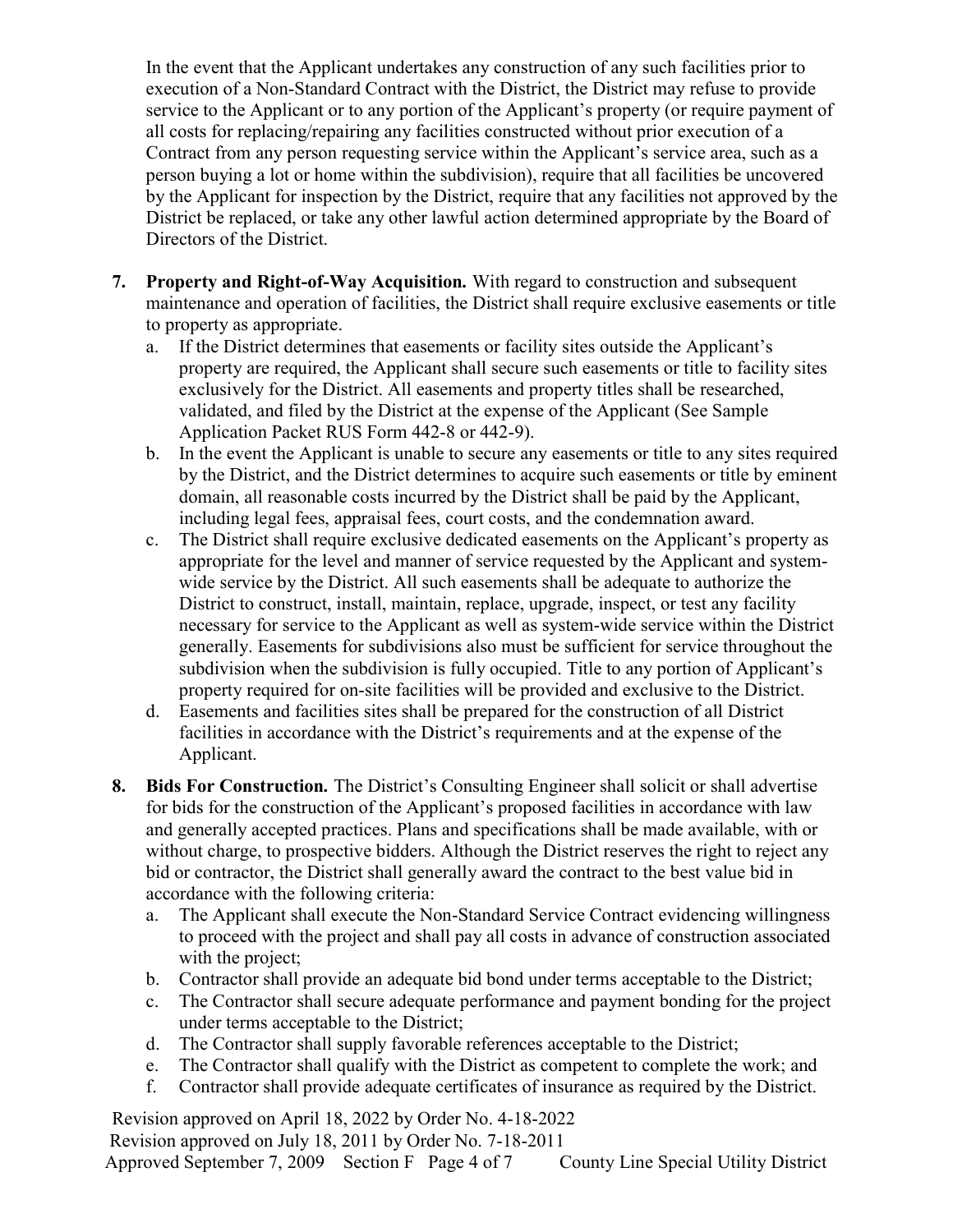9. Pre-Payment for Construction and Other Costs. As a general rule, Applicant shall be required to pay all anticipated costs of construction, easement and title acquisition, legal and engineering fees, and other costs associated with extending non-standard service prior to these costs being incurred by District. District shall promptly remit any and all unexpended prepaid funds, without interest, upon completion of the non-standard service extension and commencement of service. While the District will make every reasonable effort to work with Applicant, prepayment of costs shall be provided in a manner acceptable to District.

## 10. Construction.

- a. All roadwork pursuant to state, county and/or municipal standards (as applicable) shall be completed prior to facility construction to avoid future problems resulting from road right-of-way completion and excavation. Subject to approval of the requisite authority, road sleeves may be installed prior to road construction to avoid road damage of Applicant's facilities during construction.
- b. The District shall, at the expense of the Applicant, inspect the facilities to ensure compliance with District standards.
- c. Construction plans and specifications shall be strictly adhered to, but the District reserves the right to change-order any specifications, due to unforeseen circumstances during the design phase, to better facilitate construction or operation of the Applicant's facility. All change-order amounts shall be charged to the Applicant.
- 11. Service within Subdivisions- The District's obligation to provide service to any customer located within a subdivision governed by this Section is strictly limited to the level and manner of the service specified by the Applicant Developer for that subdivision. The Applicant Developer is responsible for paying for all costs necessary for non-standard service to a subdivision as determined by the District under the provisions of this Service Policy and specifically the provisions of this Section. If the Applicant Developer fails to pay these costs, the District has the right to require payment of these costs by any one or more of the persons purchasing lots or homes within such subdivision before the District is obligated to provide retail utility service to any customer service applicant within the subdivision. In addition, District may elect to pursue any remedies provided by the Non-Standard Service Contract if one has been executed. Applicant Developer is advised that purchasers of lots also may have legal recourse to the Applicant Developer under Texas law, including but not limited to Section 13.257, Texas Water Code, and the Texas Deceptive Trade Practices— Consumer Protection Act, Chapter 17, Subchapter E, Business and Commerce Code.

## 12. Service to Subdivisions of 50 acres or greater

a. For Service to subdivisions involving tracts of 50 acres or greater, the Applicant Developer must provide all information otherwise required under this Section and must ensure that the District has been provided complete information sufficient to determine whether the level and manner of service requested by the Applicant Developer can be provided within the time frame specified by the Applicant Developer and to determine what additional water supplies and capital improvements, including expansion of capacity of the District's production, treatment and/or storage facilities and/or general transmission facilities properly and directly allocable to the requested level and manner of service, will be needed. At a minimum, and in addition to information otherwise required under this Section, the Applicant Developer must provide:

Revision approved on April 18, 2022 by Order No. 4-18-2022 Revision approved on July 18, 2011 by Order No. 7-18-2011

Approved September 7, 2009 Section F Page 5 of 7 County Line Special Utility District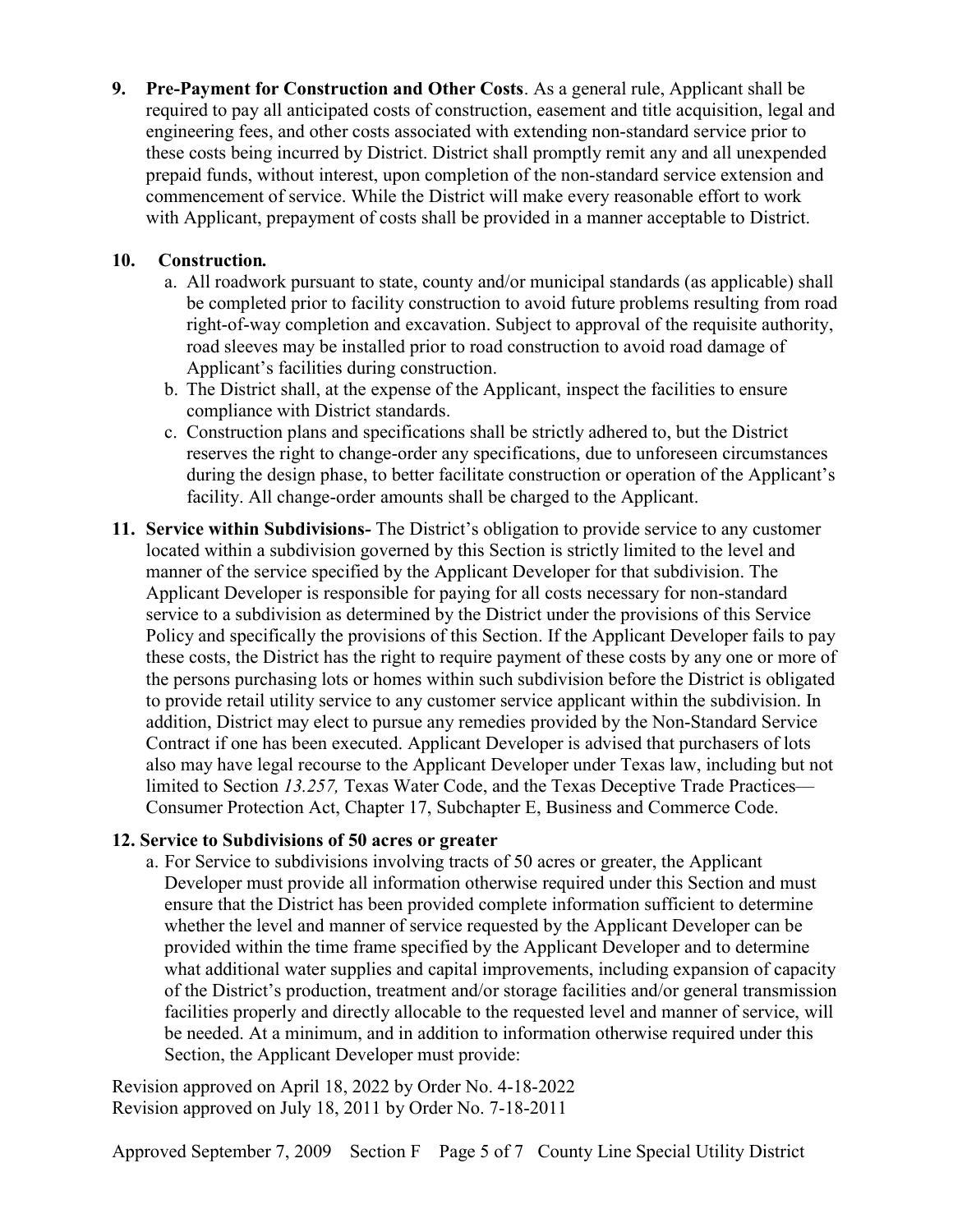- i. Map and description of the area to be served complying with the map requirements of 30 Texas Administrative Code Section 291.1  $0.5(a)(2)(A)-(G)$ of the TCEQ's Rules.
- ii. Time frame for:
	- a. Initiation of service; and
	- b. Service to each additional phase following the initial service.
- iii. Level of service (quantity and quality) for;
	- a. Initial service; and
	- b. If the Applicant Developer proposes development in phases, the level of service that must be provided for each phase, and the estimated location of each phase depicted on the maps required under Section 12.a-i of this policy.
- iv. Manner of service for;
	- a. Initial needs; and
	- b. Phased and final needs and the projected land uses that support the requested level of service for each phase.
- v. Copies of all required approvals, reports and studies done by or for the Applicant Developer to support the viability of the proposed subdivision.
- vi. The proposed improvements to be constructed by the Applicant Developer including time lines for the construction of these improvements.
- vii. A map or plat of the subdivision depicting each phase and signed and sealed by a licensed surveyor or registered professional engineer.
- viii. Intended land use of the development, including detailed information concerning types of land use proposed;
- ix. The projected water and/or sewer demand of the development when fully built out and occupied, the anticipated water/sewer demands for each type of land use, and a projected schedule of build-out;
- x. A schedule of events leading up to the anticipated date upon which service from the District will first be needed; and
- xi. A proposed calendar of events, including design, plat approval, construction phasing and initial occupancy; and
- xii. Any additional information requested by the District necessary to determine the capacity and the costs for providing the requested service.
- b. Applicant Developer must establish that current and projected service demands justify the level and manner of service being requested.
- c. The Applicant Developer must advise the District if he/she intends to request expedited decertification from the TCEQ.
- d. The Application will be processed on a time frame that should ensure final decision by the District within 90 days from the date of the Non-Standard Service Application and the payment of all fees required by this Section.

Revision approved on April 18, 2022 by Order No. 4-18-2022 Revision approved on July 18, 2011 by Order No. 7-18-2011